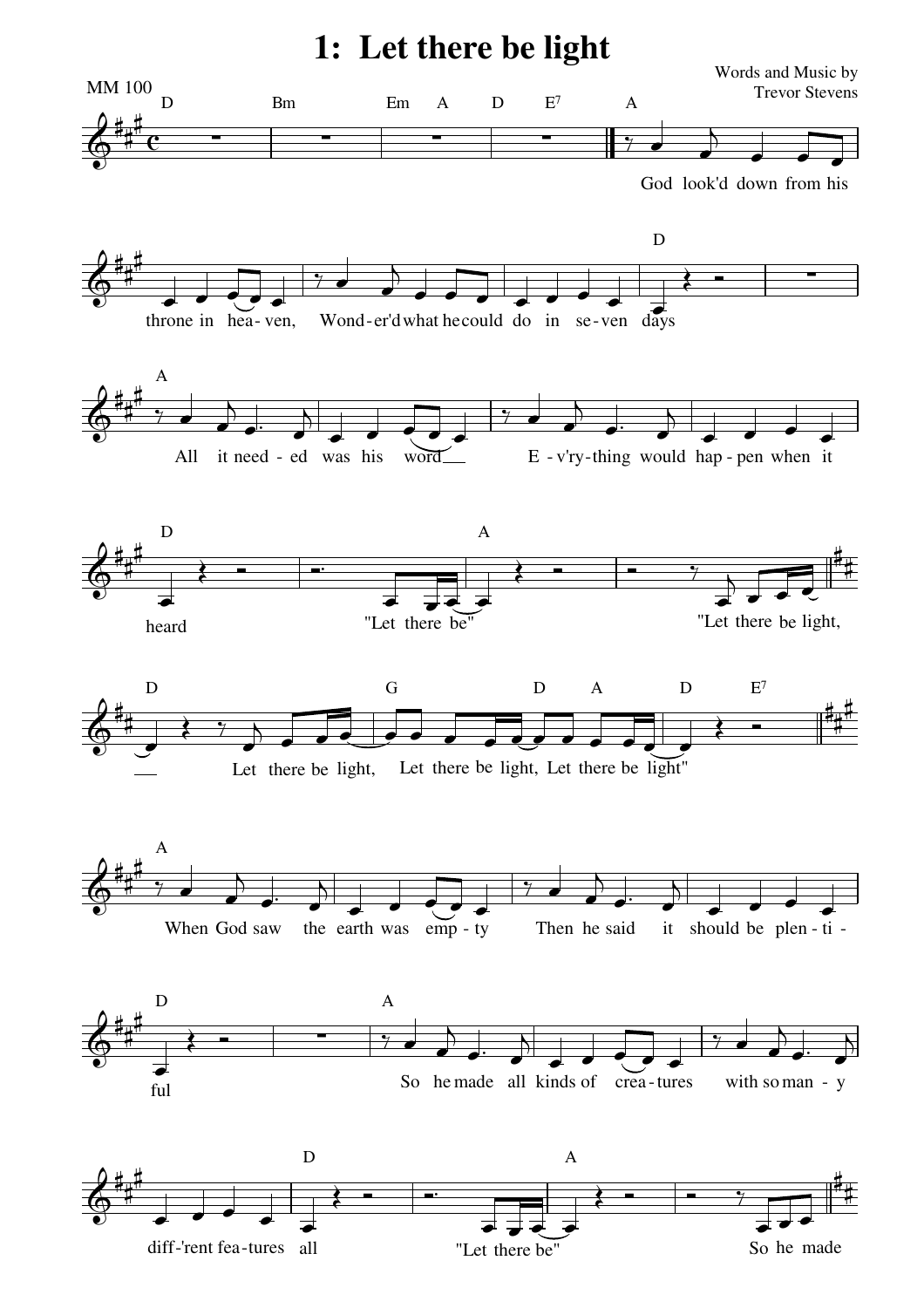

<sup>© 2009</sup> Fishy Music Productions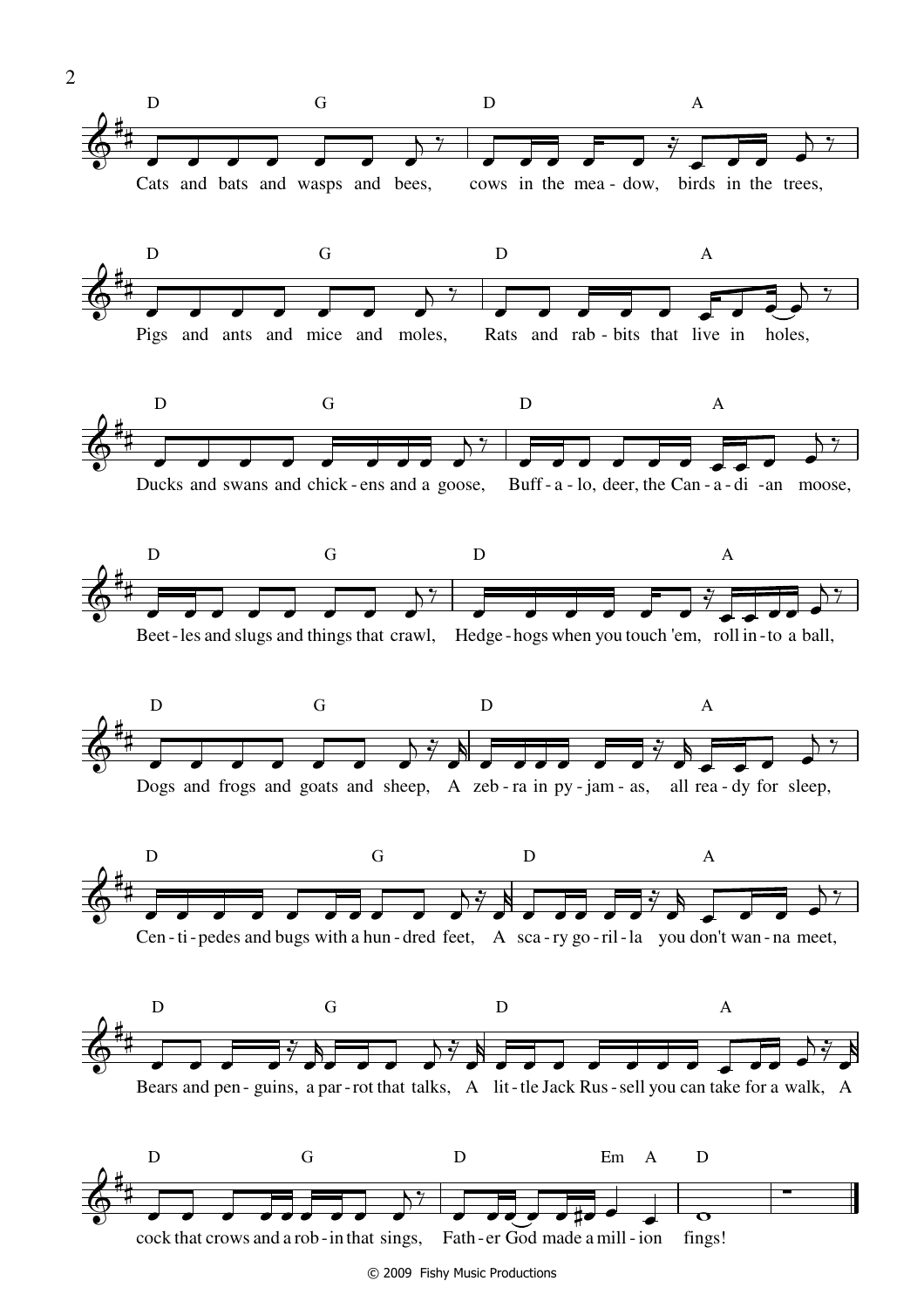

© 2009 Fishy Music Productions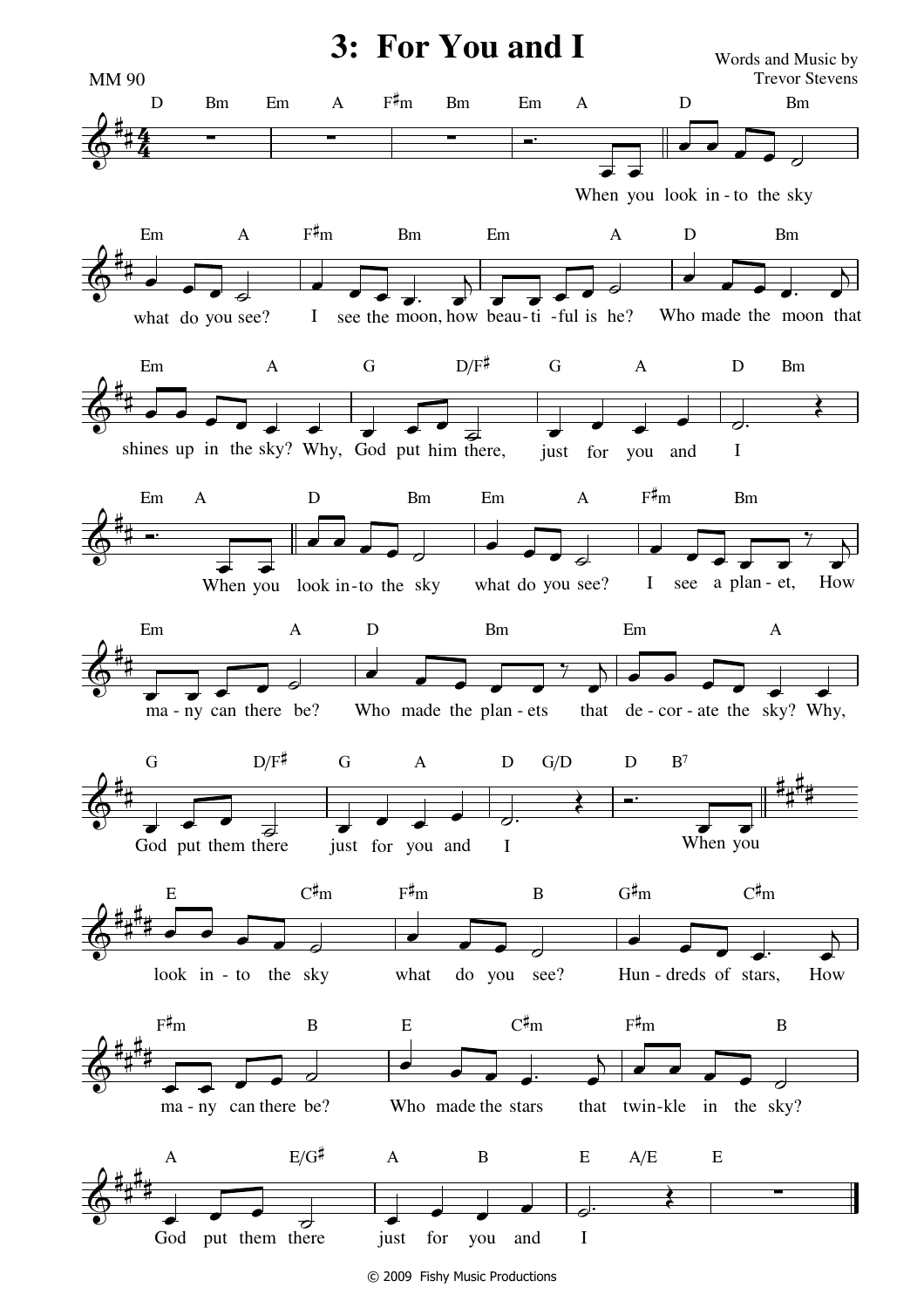## **5: Creation Flow**





God has made this world for us The mountains, sea and sky He made the land to stand upon, Its planned for you and I God made some amazin' stuff He's such an awesome guy! He filled the world with creatures that can crawl and swim and fly

God has made the people that walk past me every day They often stop to ask me how I am, I say "OK" God has made my friends for me Who come around and play He sees us when we laugh and sing And often go astray

Some people say there was a bang, and our world came to be But we believe its made by God and so we disagree Just how did people come from apes, there ain't no guarantee Just listen to The Monkey Chorus - end of this CD!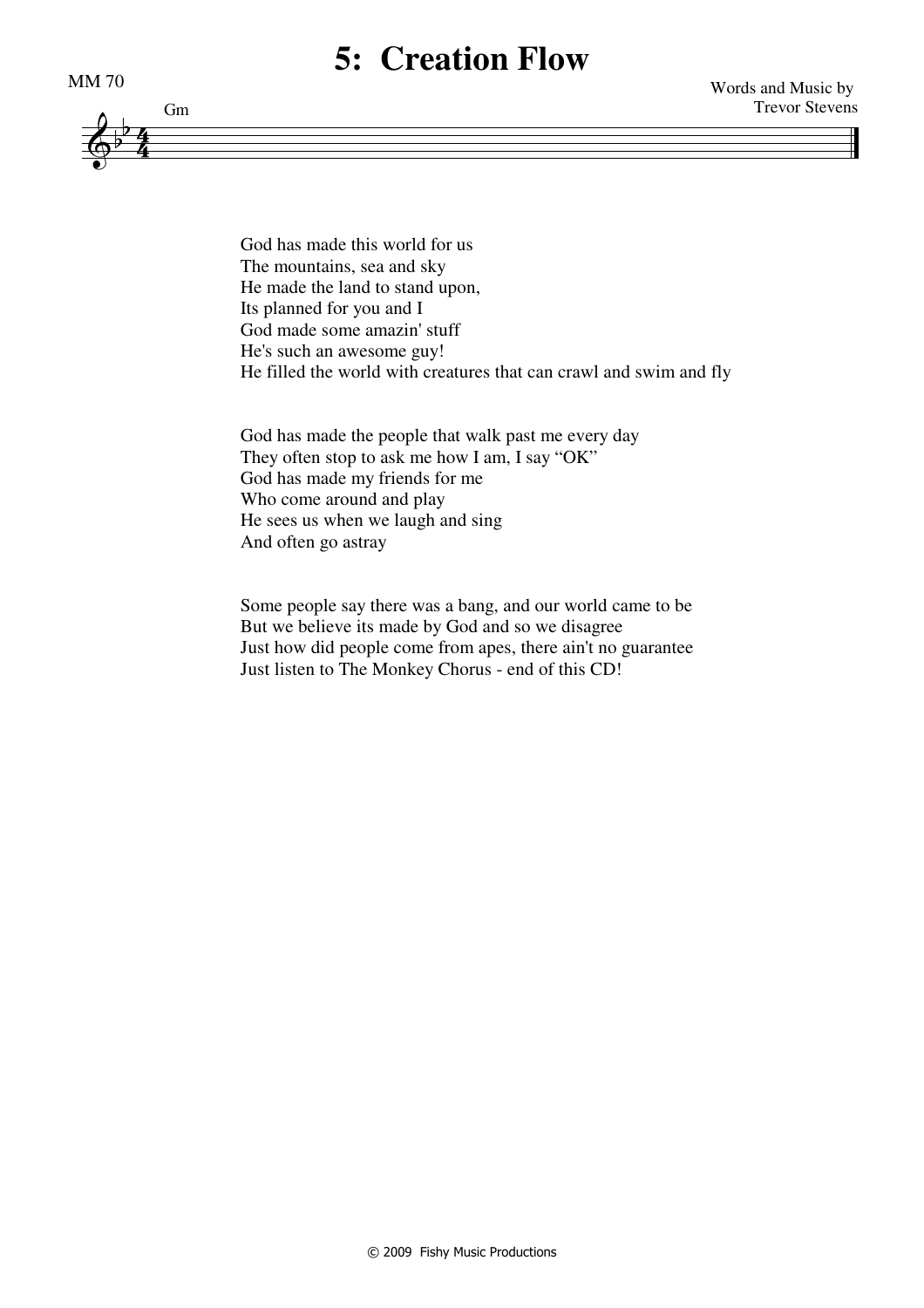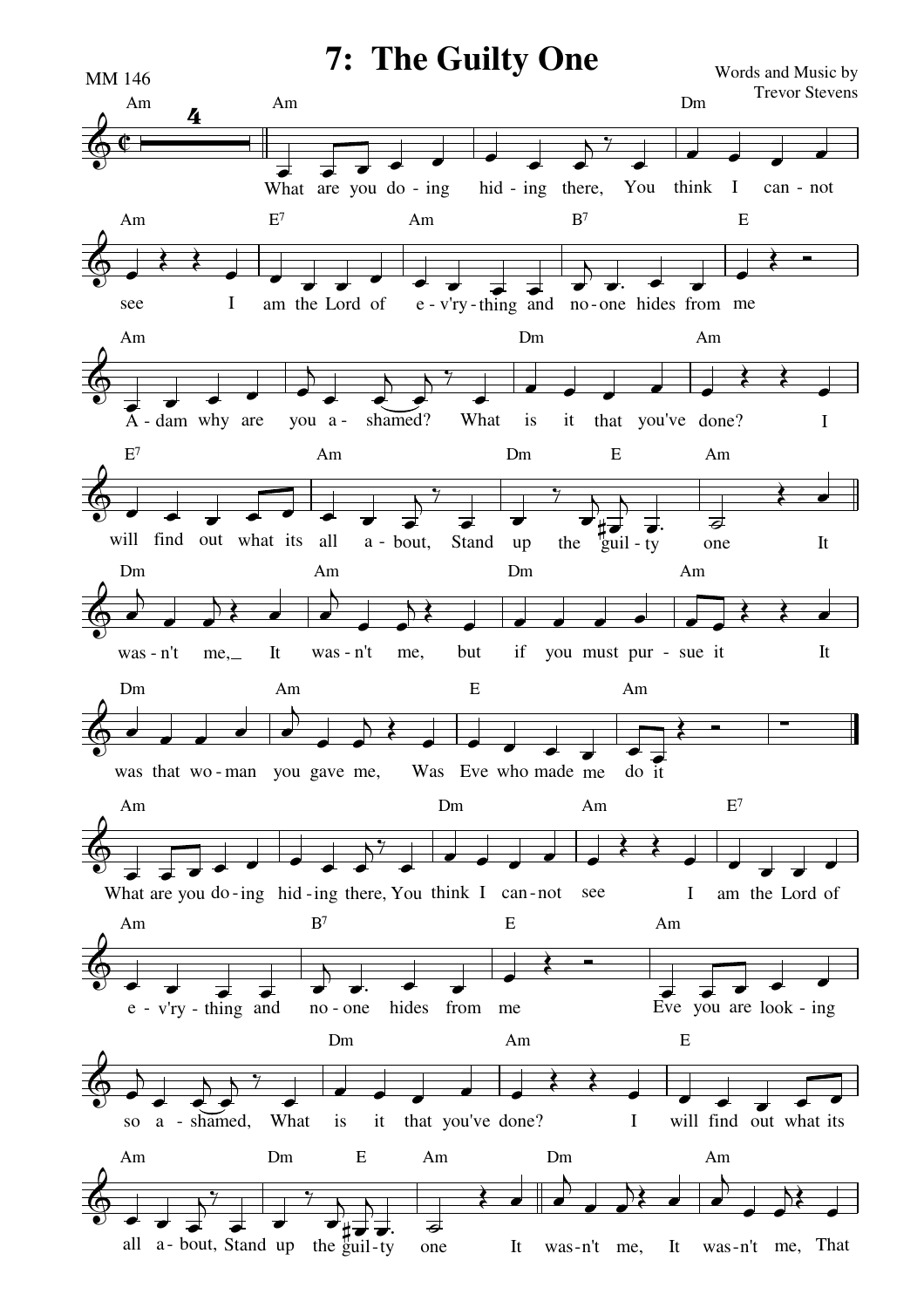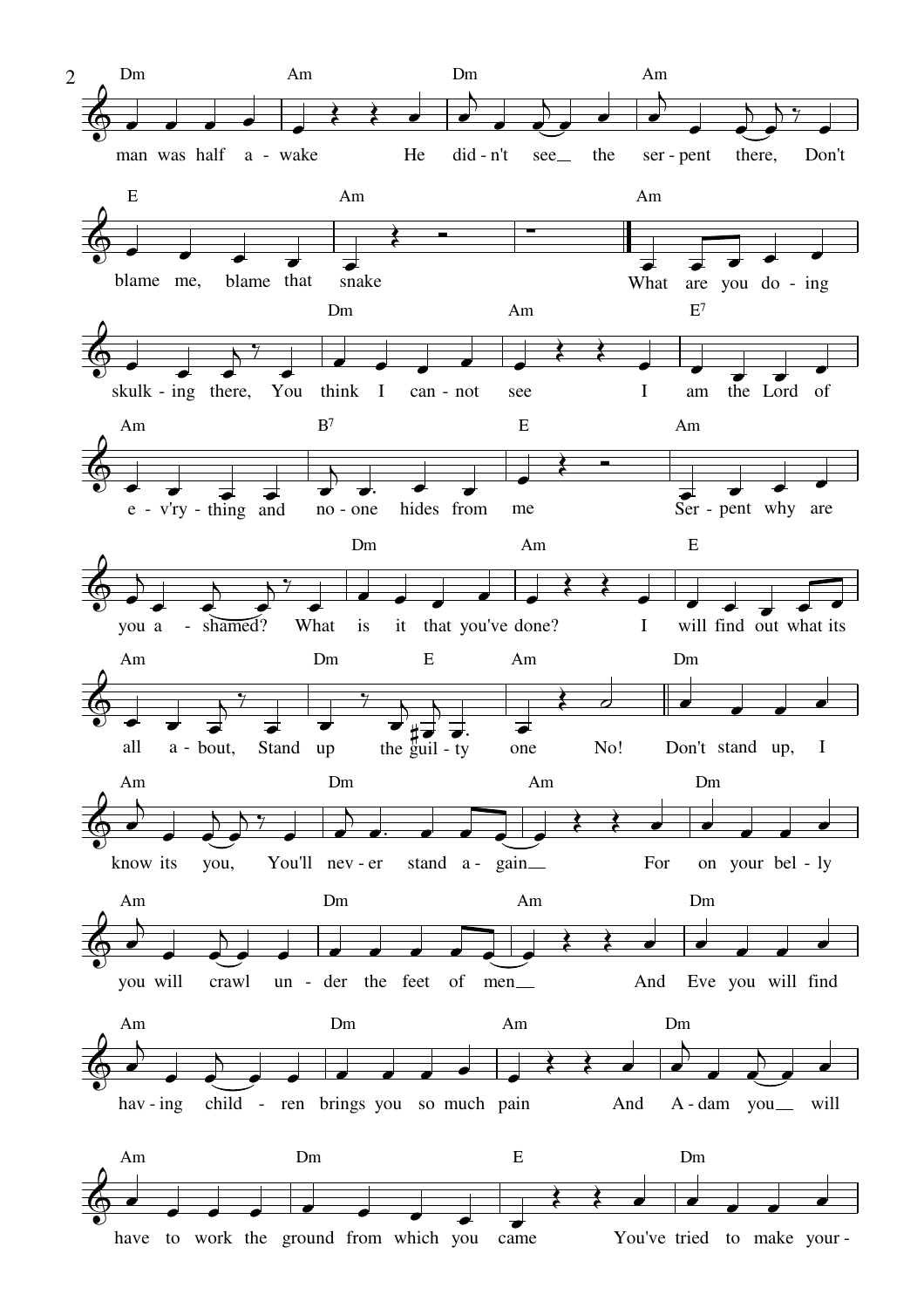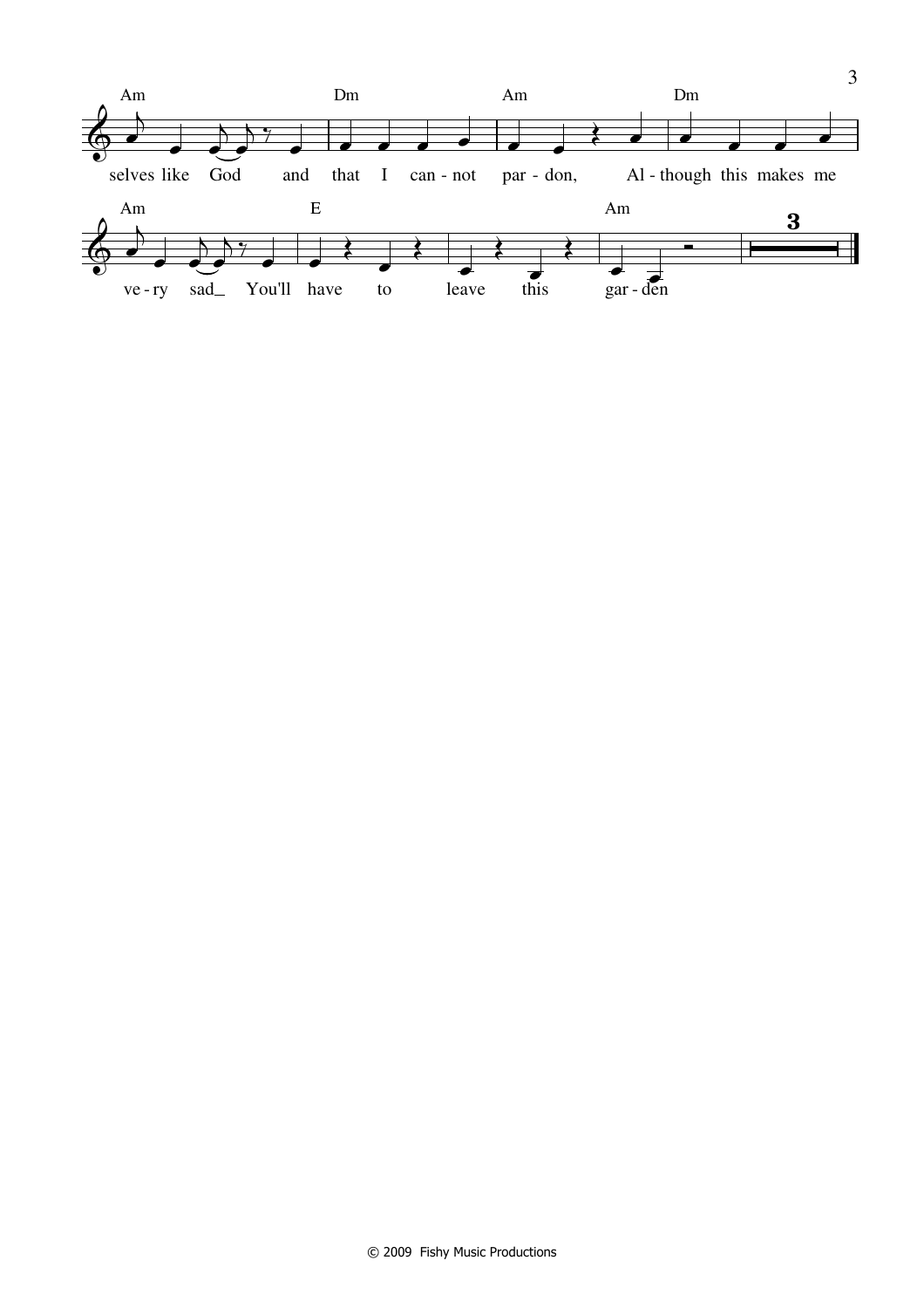**9: The Monkey Chorus**